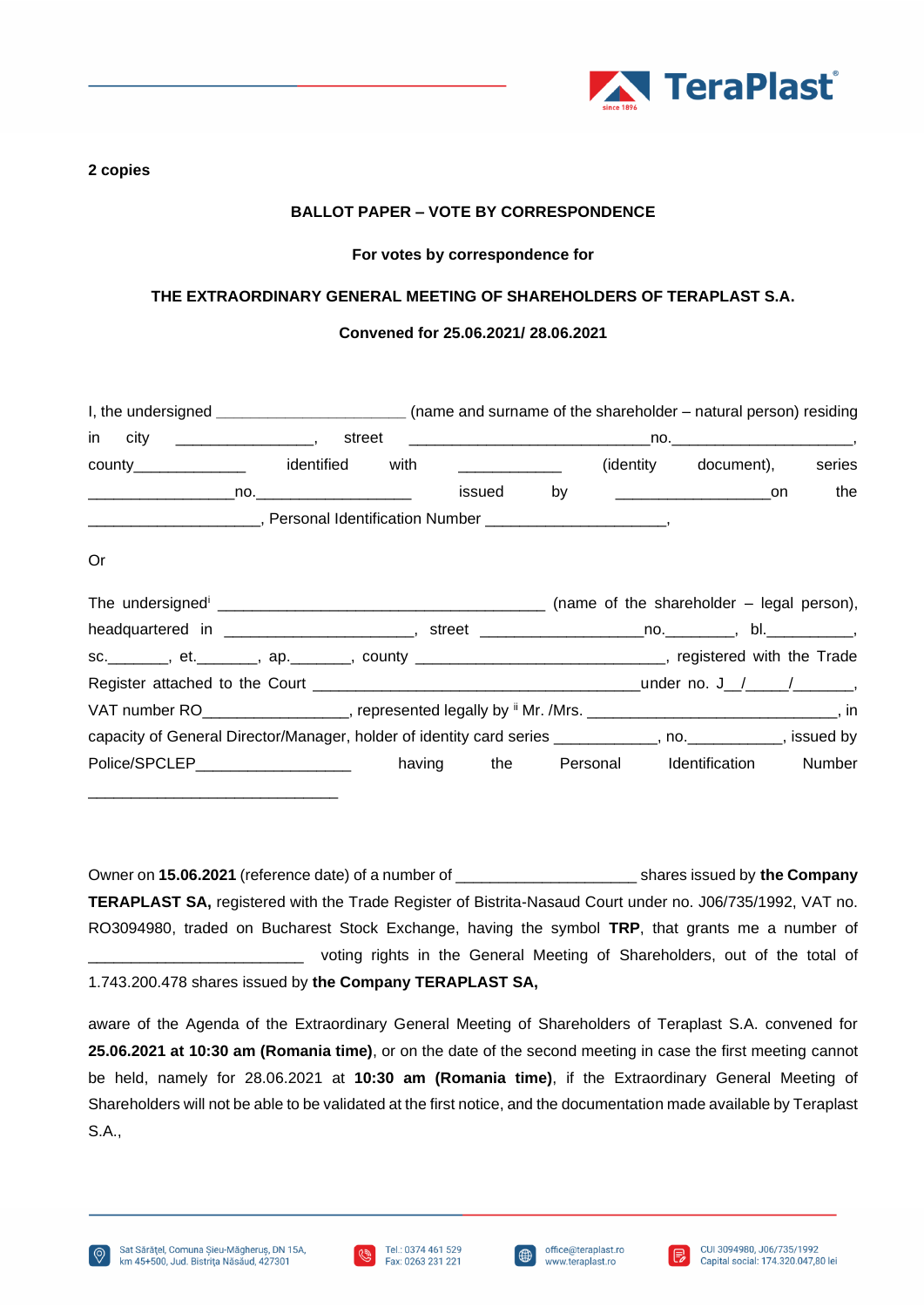

by the present **ballot paper**, I express my vote by correspondence regarding the items of the Agenda of the **Extraordinary General Meeting of Shareholders**, as follows:

**1.** For **item 1** of the agenda, namely: **"To approve the share capital increase by the amount of 43.579.988 lei\* from the current 174.320.047,80 lei up to 217.900.035,80 lei, by the issue of 435.799.880 new shares of a nominal value of 0.10 lei/share, and setting a price of 0,44 lei for the compensation of fractional shares resulting from the application of the algorithm androunding down the results to the nearest integer, according to the legal provisions in force. The increase of the share capital will be achieved by incorporating the amount of 43.579.988 lei, from the profit of the period January 1, 2021 - March 31, 2021. The newly issued shares shall not change the shareholders' quotas and shall be freely distributed to all Company shareholders registered into the Company Shareholder Register held by the Central Securities Depository (Depozitarul Central S.A.) at the date of registration. The capital shall be increased in order to sustain the current Company business. Each shareholder registered with the Company Shareholder Register at the date of registration shall be issued one free share for every four shares held."**

*\*The number of shares issued by the Company was considered when calculating the value of the gross dividend/share, out of which 966 shares that entered the Company account were subtracted (based on the application of the algorithm and rounding down the results to the nearest integer following the processing of the share capital increase achieved on the basis on the EGM (A.G.E.A.) No. 1/29.04.2020), which are held by the Company at the date of this meeting, considering that the holders of own shares are not entitled to receive dividends or other rights.*

| For | <b>Against</b> | Abstaining |
|-----|----------------|------------|
|     |                |            |

**2.** For **item 2** of the agenda, namely: **,,To approve the updating of the Company's Memorandum of Association, in accordance with what has been approved at item (1) above, as follows:**

**Article 7 (1) "The subscribed and paid-up share capital of TERAPLAST S.A. is of 174.320.047,80 lei divided into a number of 1.743.200.478 nominative shares with a nominal value of 0.1 lei each." shall be modified and shall read as follows:**

*"The subscribed and paid-up share capital of TERAPLAST S.A. is of 217.900.035,80 lei divided into a number of 2.179.000.358 nominative shares, with a nominal value of 0.1 lei each."*

| For | <b>Against</b> | Abstaining |
|-----|----------------|------------|
|     |                |            |







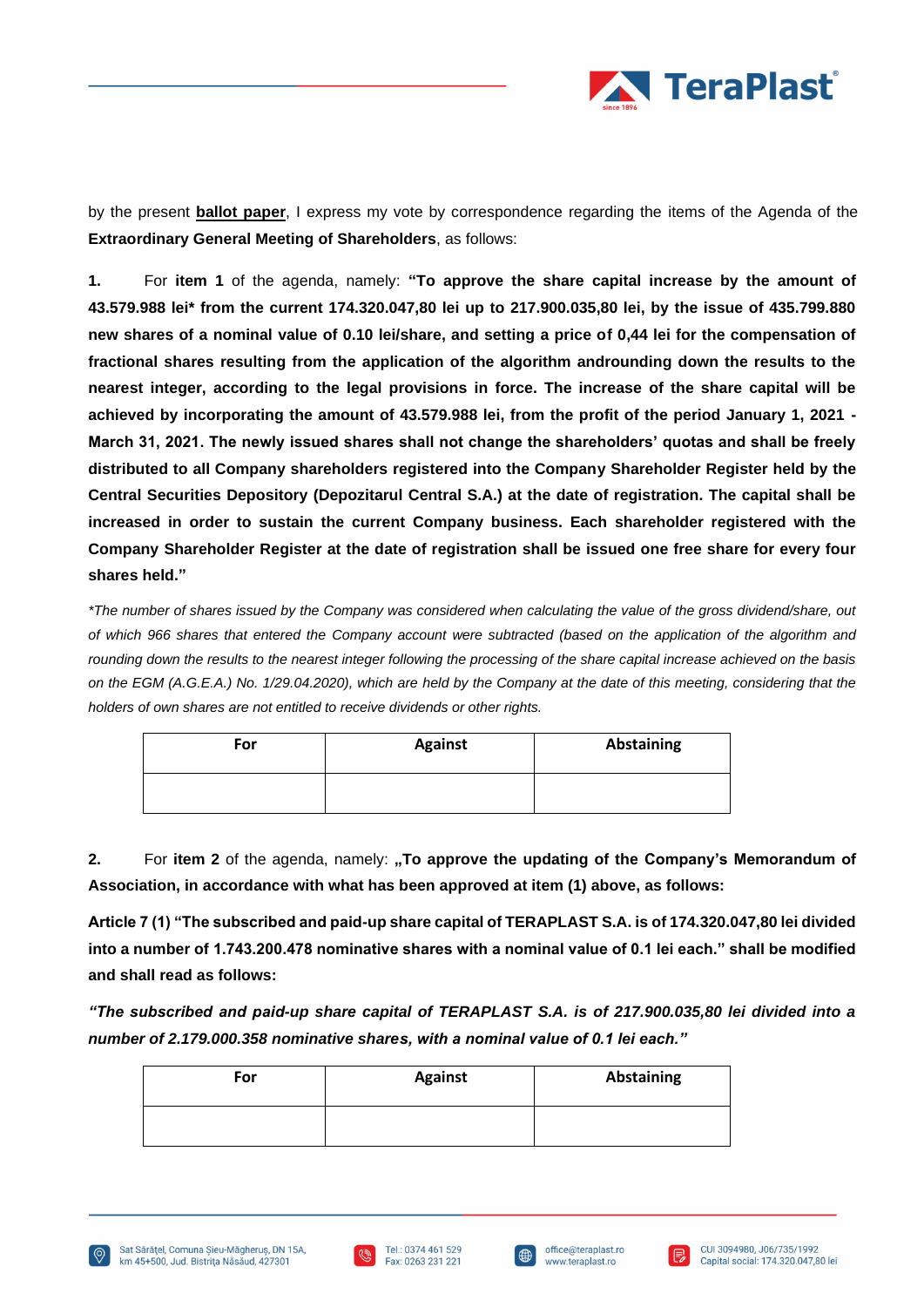

**3.** For item 3 of the agenda, namely: **, To approve the amendment of the Extraordinary General Meeting Resolution no. 1 dated August 24, 2020 whereby it was approved to** *buy back a maximum of 5.500.000 shares of a nominal value of 0.1 lei/share at a minimum price equal to the BVB market price at the time of the purchase and a maximum price of 0.45 lei/share***, in the sense of increasing the maximum purchase price of the buy-back shares, from 0.45 lei/share up to 1.00 leu/share. Own shares bought back by the Company shall be offered for free to the employees and the senior employees of the member companies of Teraplast Group, within a Stock Option Plan programme."**

| For | <b>Against</b> | <b>Abstaining</b> |
|-----|----------------|-------------------|
|     |                |                   |

4. For **item 4** of the agenda, namely: **"Setting the registration date serving to identify the shareholders impacted by the effects of the resolutions adopted at the Extraordinary General Meeting, according to Article 86 (1) of Law no. 24/2017. The date proposed by the Board is September 29, 2021.**

| For | <b>Against</b> | <b>Abstaining</b> |
|-----|----------------|-------------------|
|     |                |                   |

**5.** For **item 5** of the agenda, namely: **" To approve the date of September 28, 2021 as "***ex date***", namely the date prior to the record date on which the financial instruments subject to the decisions of the company bodies are traded without the rights deriving from the decision, in accordance with Article 2 paragraph 2 l) of the Regulation no. 5/2018".**

| For | <b>Against</b> | Abstaining |
|-----|----------------|------------|
|     |                |            |

**6.** For item 6 of the agenda, namely: " To approve the date of September 30, 2021 as payment date, as **defined by Article 86 (2) of Law no. 24/2017, and by Article 2 (2) h) and Article 178 of the Regulation no.5/2018".**

| For | <b>Against</b> | <b>Abstaining</b> |
|-----|----------------|-------------------|
|     |                |                   |





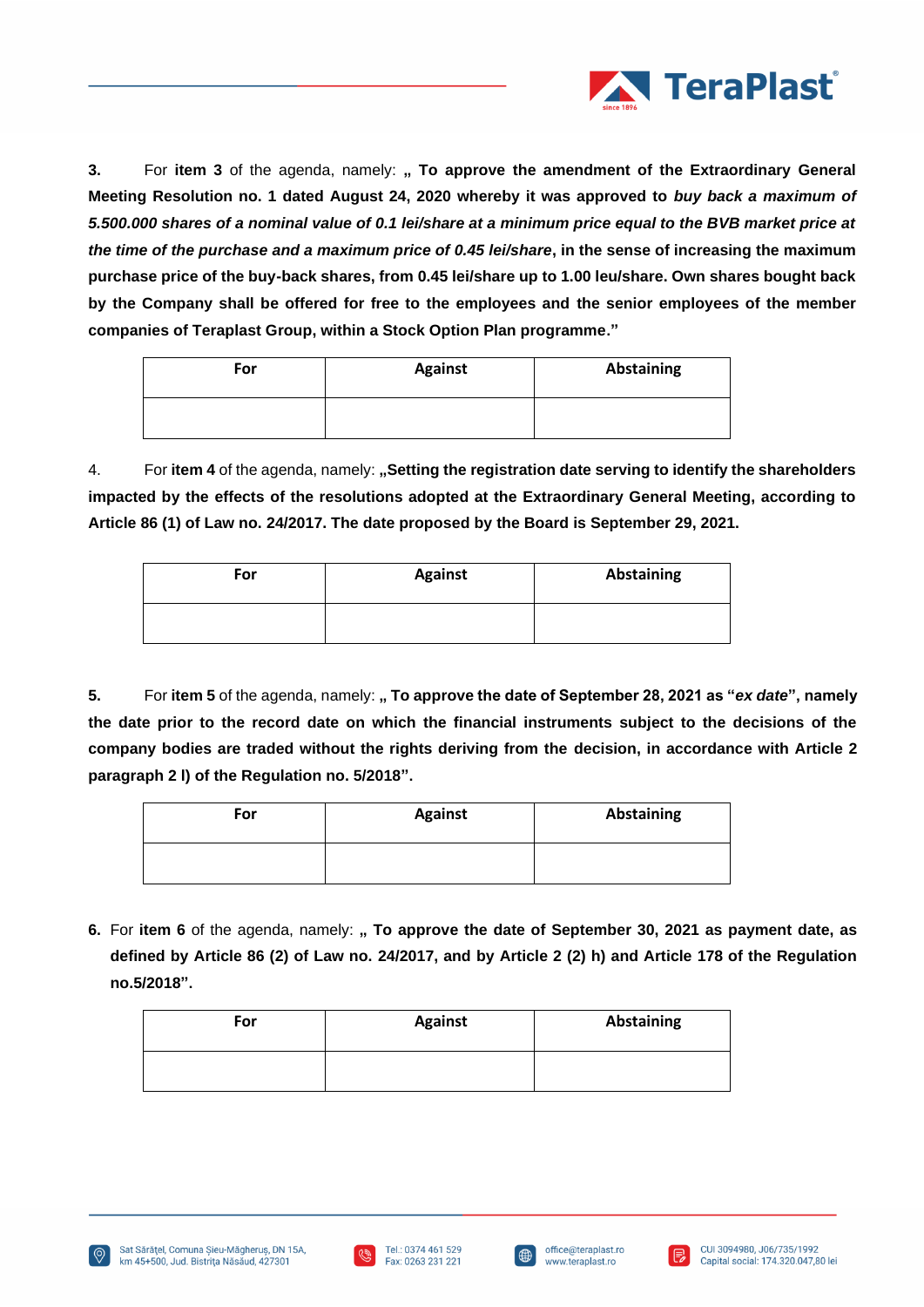

**7.** For **item 7** of the agenda, namely: **" To authorize the Board of Directors with the fulfilment of the resolutions adopted by the Extraordinary General Meeting.**

| For | <b>Against</b> | Abstaining |
|-----|----------------|------------|
|     |                |            |

**8.** For item 8 of the agenda, namely: " To authorize the Chairman of the Extraordinary General Meeting **of the Teraplast S.A. shareholders to sign the EGM Resolution on behalf and in the name of all the attending shareholders."**

| For | <b>Against</b> | Abstaining |
|-----|----------------|------------|
|     |                |            |

**9.** For item 9 of the agenda, namely: **, To authorize the Company's legal counsel, Ms. Kinga Vaida, to carry out all formalities concerning the EGM recording with the Trade Register Office attached to Bistrita-Nasaud Court and its publication in the Official Gazette of Romania, Part IV."**

| For | <b>Against</b> | Abstaining |
|-----|----------------|------------|
|     |                |            |

# **Please find hereby attached a copy of the valid ID card<sup>iii</sup>/a copy of the registration certificate <sup>iv</sup>.**

Note: Will be marked with "X" the box corresponding to the vote. The other boxes will not be filled in with **any mark.** 

This ballot paper was drawn up in accordance with the provisions of Law no. 24/2017 on the issuers of financial instruments and market operations, as well as A.S.F. Regulation No.5/2018.

This ballot paper will be filled in at all entries, signed and dated by the shareholder.

**The ballot paper is executed up in 2 original copies**, out of which: one will remain at the shareholder and the other will be submitted to **TERAPLAST S.A.** headquarter not later than **23.06.2021, 10:30 am Romania time.** 

**<sup>v</sup>\_\_\_\_\_\_\_\_\_\_\_\_\_\_\_\_\_\_\_\_\_\_\_\_\_\_\_\_\_\_\_\_\_\_\_\_\_\_\_ (signature)**



Date:





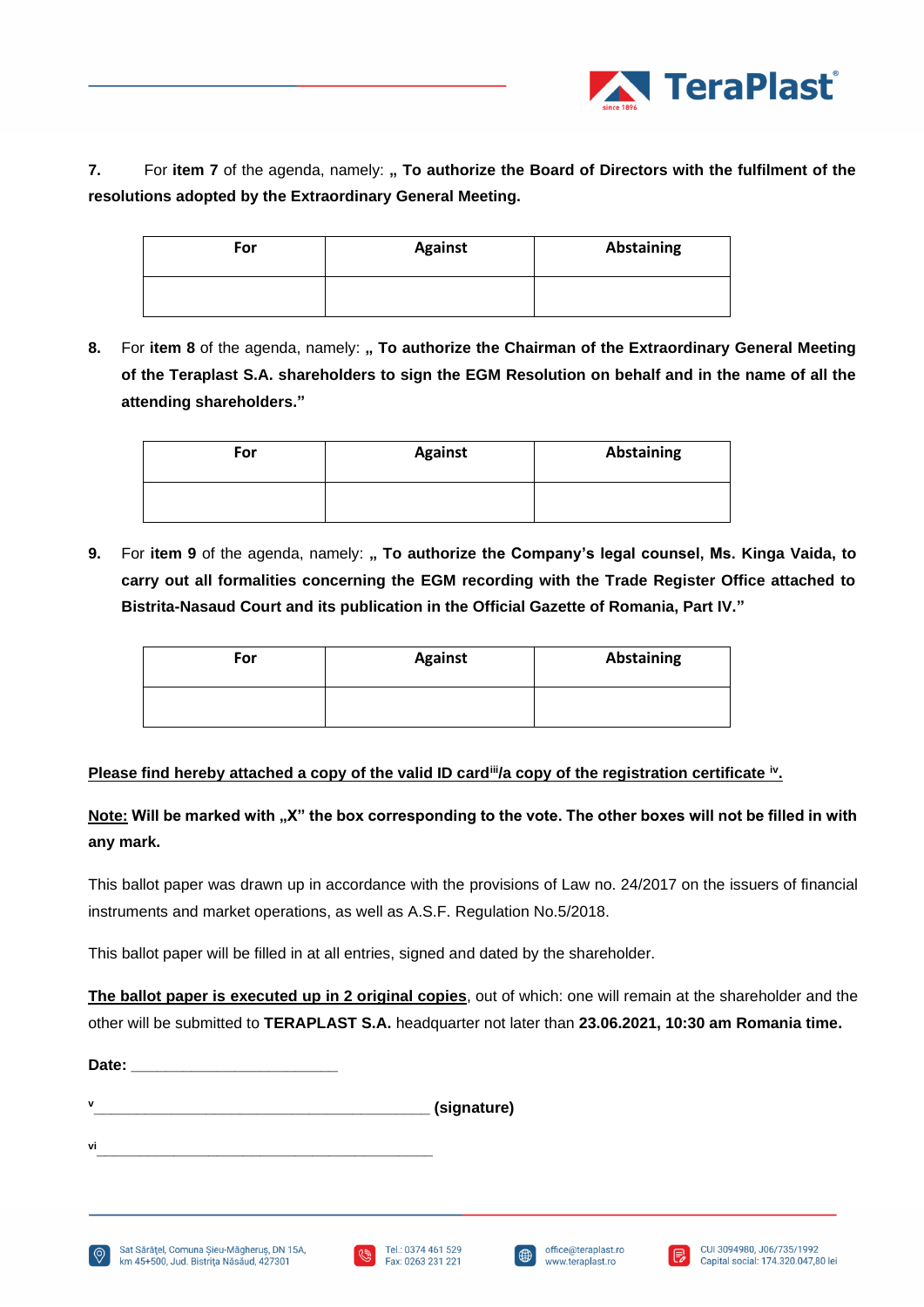

(First name and surname of the natural person shareholder or the legal representative of the legal entity, in capital letters)

Personal data entered in this special power of attorney (name and surname, domicile, series, number and date of issuance of identity card, personal numerical code, signature, number of shares held) shall be processed in compliance with the legal provisions regarding the protection of individuals with regard to the processing of personal data and the free circulation of such data, during the period stipulated by law, pursuant to Law no. 24/2017 on Issuers of Financial Instruments and Market Operations and of ASF Regulation no. 5/2018 on Issuers of Financial Instruments and Market Operations, as amended and Law no. 31/1990 on societies. You benefit from the right of access, intervention, rectification and porting of the data you provide us, limit our processing and even request the deletion of the data. Please note that interfering with the data you have provided to us may prevent the use of the ballot paper in the Extraordinary General Shareholders' Meeting of the Company Teraplast S.A. from the date of 25.06.2021 / 28.06.2021. In this case, the issuing company is exonerated from liability. Please let us know your requests in any way that is assuring the identity of the applicant and his or her entitlement. We will answer you without delay. If you are dissatisfied, you can contact ANSPDCP. This section provides information on the legal provisions relating to the processing of personal data of natural persons listed in the ballot paper. I, the undersigned, agree that personal data will be processed for the purpose of voting by correspondence at the Extraordinary General Meeting of Shareholders of the Company Teraplast S.A. from the date of 25.06.2021 / 28.06.2021. Name and surname: …….…………………..……….. Date: ..................... Signature: .........................







i to be filled in only for legal entities

ii to be filled in with the legal representative according to the documents certifying the quality of representative

iii applicable for natural persons

 $iv$  applicable for legal entities